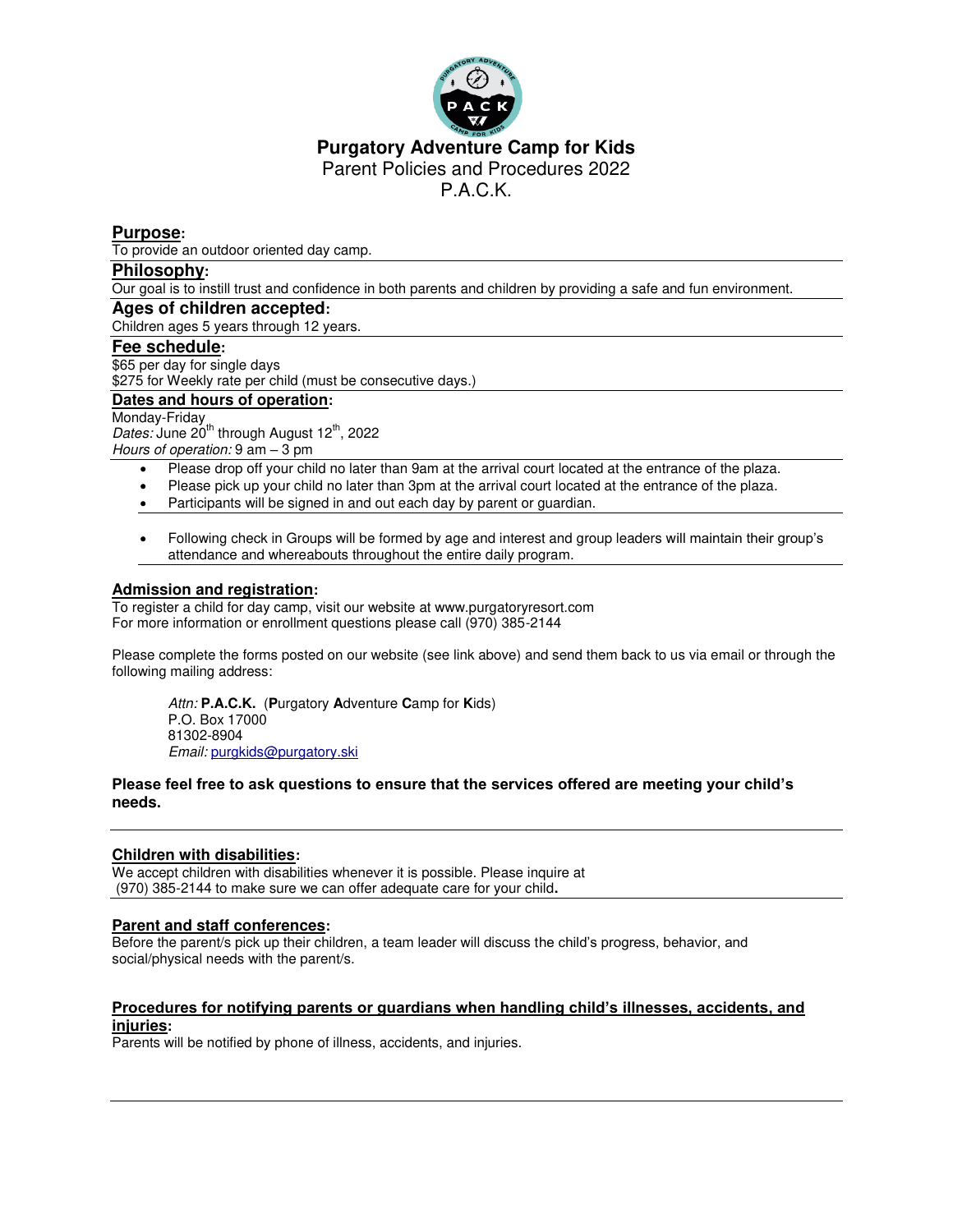

#### **Caring for children who arrive with an illness to the center / or become ill while in attendance**

*Children who arrive ill to the center will not be admitted. Children who develop signs of illness while attending PACK program shall be monitored and parents will be notified immediately to take child back to parent's care for the day. Please see the last page of guidelines set forth by the State Health Department.* 

#### **Discipline:**

Negative behavior will be dealt with in 3 ways:

- The team leader will tell the child to stop the behavior and explain why.
- If the behavior persists, the child will be sent to time out and given an explanation why he/she is in time out. Time out will be brief and the child will not be isolated in a room away from the other children. Children sitting in time out will be under constant supervision.
- If the behavior threatens the safety of other children, the parent/guardian will be notified to pick the child up immediately.

**Accidents/ incidents and documentation;** If a child is injured during their stay with us, we need to document

the accident. If you witness any unusual incident, please report that as well.

**Medical Emergencies**: In the case of a medical emergency, we will immediately reach out the parent/guardian. If we are not able to reach parent/guardian, we will contact the emergency contacts provided in registration packet. Emergency medical treatment will be given by medical professionals when attempts to reach parent, guardian or emergency contacts have failed. Children will be transported by ambulance to closest medical facility. EMS will be contacted immediately in the case of a life threatening emergency.

**Poisoning:** All toxic materials will be stored away from and out of the reach of children.

The SDS (poison hot line) phone number is posted on all phones.

**Lost children:** The supervisor is informed, immediately! All sign-in and sign-out sheets are inspected, and the immediate area is searched. **Mountain Patrol** is notified and given a description of the child. Other employees working are notified and will all report to the supervisor in charge. The supervisor in charge is responsible for instructing all employees of where to search. These employees then report back to the director/supervisor if the child was not found in the respective area. **The search continues until the child is found.** 

**Fires:** There are five exits out of The Den, one of which leads directly outside. A highlighted map of certified exit routes is placed adjacent to the fire alarm and all doors. Team leaders will form a line/lines and escort children through designated fire routes and out of the building. The supervisor is responsible for taking all sign-in material and making sure all of the children are out of the building and accounted for.

**\_\_\_\_\_\_\_\_\_\_\_\_\_\_\_\_\_\_\_\_\_\_\_\_\_\_\_\_\_\_\_\_\_\_\_\_\_\_\_\_\_\_\_\_\_\_\_\_\_\_\_\_\_\_\_\_\_\_\_\_\_\_\_\_\_\_\_\_\_\_\_\_\_\_\_\_\_\_\_\_\_\_\_\_\_\_\_\_\_\_\_\_\_** 

If a wild fire starts on the mountain, all of the team leaders will be notified by radio. The supervisor in charge instructs the team leaders where to take the children. If a team leader discovers a wild fire, he/she will radio the switchboard and the supervisor in charge. The supervisor is responsible for taking all sign-in material and making sure all of the children are at a safe place and accounted for.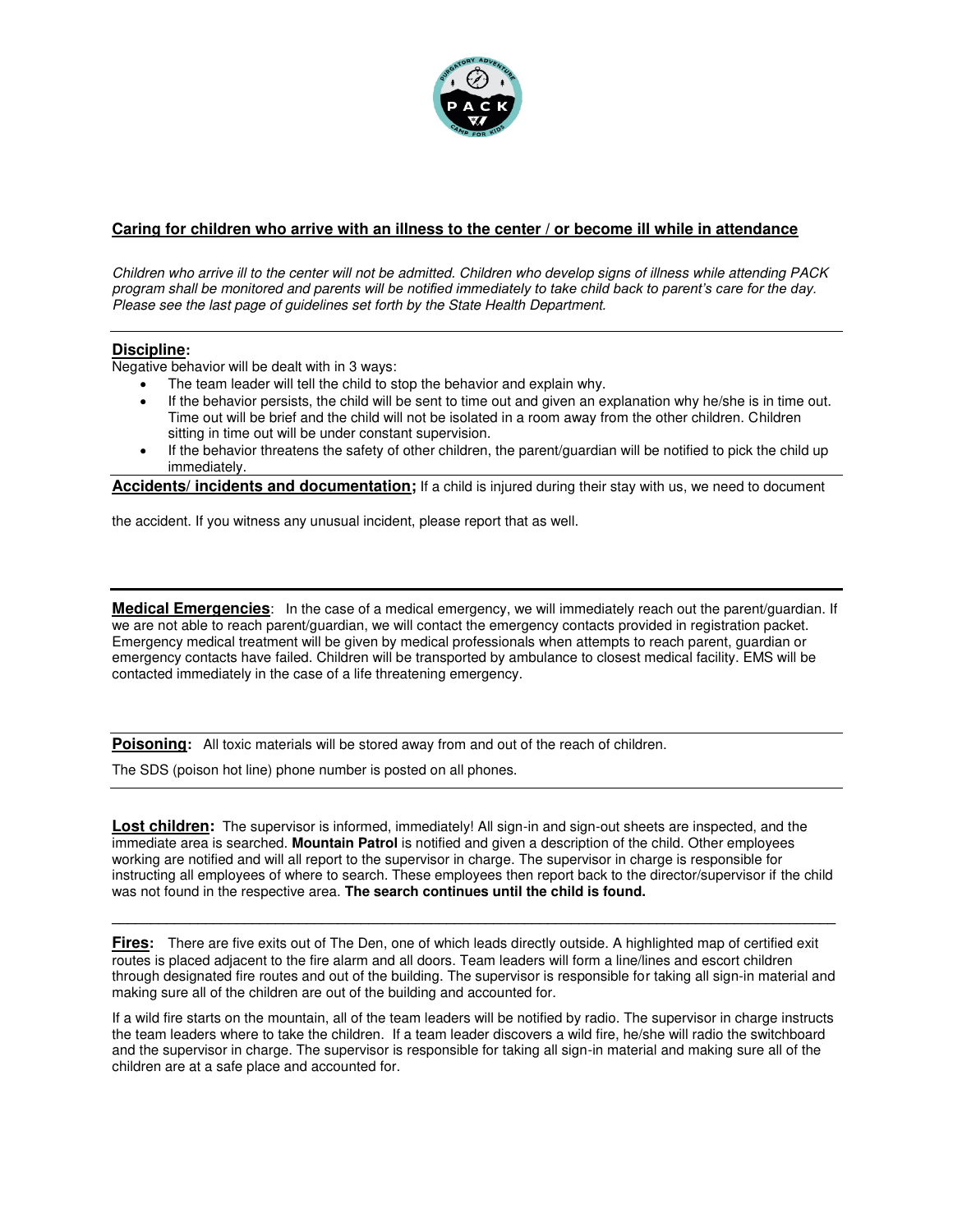

#### **Inclement to severe weather:**

We may do a few activities outside on rainy days, however; when it is raining we will usually spend time indoors, doing activities.

**Lightning:** Summer storms bring thunder and lightning. On days we suspect a good chance of a thunderstorm, we will stay on the front side of the mountain (close to our indoor facility). If we are caught in a thunderstorm, we will move indoors. If it is impossible to move indoors we will move to a safe place. All of the team leaders are trained on lightning precautions.

**Natural Disaster:** In the case of a natural disaster, Purgatory Resort and the PACK program will notify the proper agencies (Fire Department, Sherriff Department, Colorado Department of Human Services-Child Care Licensing, and or US Forest Service). Participants parents will be mass texted and emailed of the location we will reunite.

**Continuity of program** In the case of a US forest service closure to our permitted area and if it disrupts the continuity of our summer P.A.C.K. program we will contact parents and reserve the right to close the program until further notice.

**Reuniting Families after an Emergency or Disaster:** After an emergency or disaster occurs, the two meeting places for families to reunite with their children are Purgatory's 2615 Main Ave Office or The Purgatory resort arrival court.

\_\_\_\_\_\_\_\_\_\_\_\_\_\_\_\_\_\_\_\_\_\_\_\_\_\_\_\_\_\_\_\_\_\_\_\_\_\_\_\_\_\_\_\_\_\_\_\_\_\_\_\_\_\_\_\_\_\_\_\_\_\_\_\_\_\_\_\_\_\_\_\_\_\_\_\_\_\_\_\_\_\_\_\_\_\_\_\_\_\_\_\_\_

**Children's safety while riding the Purgatory shuttle:** Children riding on the shuttle must be seated at all times while the shuttle is moving. A team leader will be riding the shuttle with the class. All team leaders are trained for shuttle evacuation.

 $\mathcal{L}_\mathcal{L} = \{ \mathcal{L}_\mathcal{L} = \{ \mathcal{L}_\mathcal{L} = \{ \mathcal{L}_\mathcal{L} = \{ \mathcal{L}_\mathcal{L} = \{ \mathcal{L}_\mathcal{L} = \{ \mathcal{L}_\mathcal{L} = \{ \mathcal{L}_\mathcal{L} = \{ \mathcal{L}_\mathcal{L} = \{ \mathcal{L}_\mathcal{L} = \{ \mathcal{L}_\mathcal{L} = \{ \mathcal{L}_\mathcal{L} = \{ \mathcal{L}_\mathcal{L} = \{ \mathcal{L}_\mathcal{L} = \{ \mathcal{L}_\mathcal{$ 

**Video viewing:** In case of inclement weather Children may watch videos during the day; all videos will have a "G" rating. Team leaders will supervise children during video viewing. For a list of the movies we may show, please check with the PACK program Director/Supervisor on duty. Other activities will be provided as an alternate to movie viewing.

**The procedure for releasing children:** Children will only be released to persons for whom we have written authorization. Written authorization consists of a signature of the parent's name on the enrollment form. If another adult or sibling will pick up your child, please inform us in advance. If your child is allowed to release him or herself, please inform us in advance. Inform a supervisor immediately, if an unauthorized person attempts to pick up a child.

 $\overline{\phantom{a}}$  , and the contribution of the contribution of the contribution of the contribution of the contribution of the contribution of the contribution of the contribution of the contribution of the contribution of the

 $\mathcal{L}_\mathcal{L} = \{ \mathcal{L}_\mathcal{L} = \{ \mathcal{L}_\mathcal{L} = \{ \mathcal{L}_\mathcal{L} = \{ \mathcal{L}_\mathcal{L} = \{ \mathcal{L}_\mathcal{L} = \{ \mathcal{L}_\mathcal{L} = \{ \mathcal{L}_\mathcal{L} = \{ \mathcal{L}_\mathcal{L} = \{ \mathcal{L}_\mathcal{L} = \{ \mathcal{L}_\mathcal{L} = \{ \mathcal{L}_\mathcal{L} = \{ \mathcal{L}_\mathcal{L} = \{ \mathcal{L}_\mathcal{L} = \{ \mathcal{L}_\mathcal{$ 

**Caring for children who arrive late to the resort and/or to their class/group:** Children who arrive late to the center and/or whose group(s) is/are already away from the base area will not be admitted.

## $\mathcal{L}_\mathcal{L} = \{ \mathcal{L}_\mathcal{L} = \{ \mathcal{L}_\mathcal{L} = \{ \mathcal{L}_\mathcal{L} = \{ \mathcal{L}_\mathcal{L} = \{ \mathcal{L}_\mathcal{L} = \{ \mathcal{L}_\mathcal{L} = \{ \mathcal{L}_\mathcal{L} = \{ \mathcal{L}_\mathcal{L} = \{ \mathcal{L}_\mathcal{L} = \{ \mathcal{L}_\mathcal{L} = \{ \mathcal{L}_\mathcal{L} = \{ \mathcal{L}_\mathcal{L} = \{ \mathcal{L}_\mathcal{L} = \{ \mathcal{L}_\mathcal{$ **Procedure followed when a child is picked up from the center after the center is closed:**

Children who are not picked up after the center is closed will remain under the supervision of a childcare employee until the parent/guardian returns or social services picks up the child. Upon closing, Guest services will be contacted help contact parent/guardian, the names of the children in the center and the names of the authorized persons to pick the child up.

**Storing and administering children's medicines:** Medications will be stored in the Childcare facility (The Den). **If your child is on medication, please complete allergy and medication form.** Our primary nurse will delegate medicine administration.

 $\mathcal{L}_\mathcal{L} = \{ \mathcal{L}_\mathcal{L} = \{ \mathcal{L}_\mathcal{L} = \{ \mathcal{L}_\mathcal{L} = \{ \mathcal{L}_\mathcal{L} = \{ \mathcal{L}_\mathcal{L} = \{ \mathcal{L}_\mathcal{L} = \{ \mathcal{L}_\mathcal{L} = \{ \mathcal{L}_\mathcal{L} = \{ \mathcal{L}_\mathcal{L} = \{ \mathcal{L}_\mathcal{L} = \{ \mathcal{L}_\mathcal{L} = \{ \mathcal{L}_\mathcal{L} = \{ \mathcal{L}_\mathcal{L} = \{ \mathcal{L}_\mathcal{$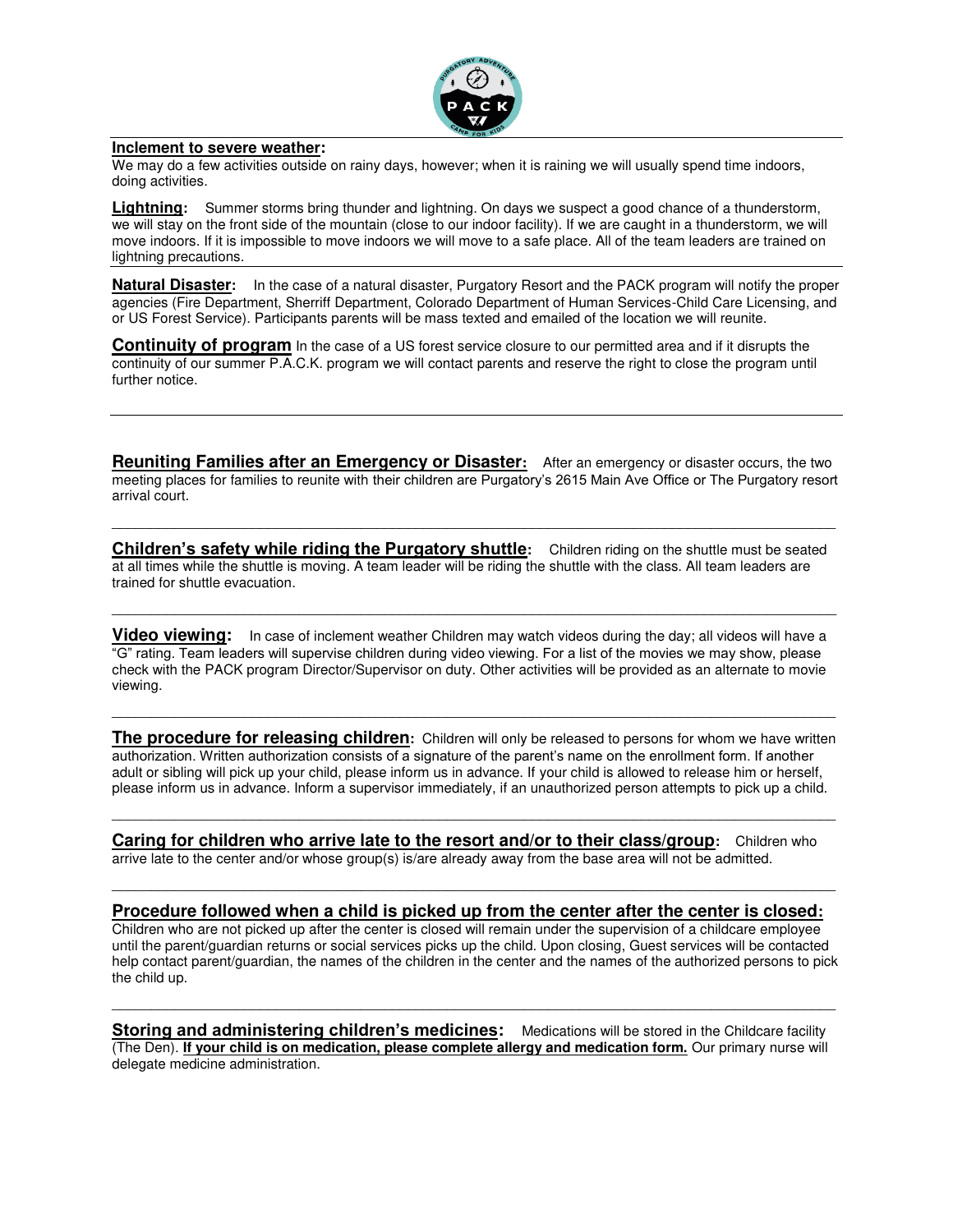

**Procedure concerning children's personal belongings:** It is the parent's responsibility to **label** all of the child's personal belongings. We are able to store extra belongings indoors however; all of the child's personal belongings should be labeled and stored in his/her back-pack.

Please remind your child(ren) close-toed shoes are the most effective, tennis shoes/hiking boots are preferred. Slip on shoes tend to fall off when walking or riding lift. Sandals are discourage, flip flops and bare feet not permitted in the program or on most resort activities.

**Please** DO NOT let your child(ren) bring electronic devices or toys to the PACK program. Purgatory PACK is not responsible for lost or damaged that may occur while participating in the program.

**Please** have child leave valuable and special items at home. Participants do NOT need spending money please make sure their money stays at home.

**Meals and snacks:** The parents are responsible for packing a sack lunch.

For convenience The Village Market and Deli offers a sack lunch for \$8 per lunch. On some occasions, we may need to provide snacks and drinks, so please notify us about all food allergies. We do not permit children or staff to share meals with other participants or staff at this time.

 $\mathcal{L}_\mathcal{L} = \{ \mathcal{L}_\mathcal{L} = \{ \mathcal{L}_\mathcal{L} = \{ \mathcal{L}_\mathcal{L} = \{ \mathcal{L}_\mathcal{L} = \{ \mathcal{L}_\mathcal{L} = \{ \mathcal{L}_\mathcal{L} = \{ \mathcal{L}_\mathcal{L} = \{ \mathcal{L}_\mathcal{L} = \{ \mathcal{L}_\mathcal{L} = \{ \mathcal{L}_\mathcal{L} = \{ \mathcal{L}_\mathcal{L} = \{ \mathcal{L}_\mathcal{L} = \{ \mathcal{L}_\mathcal{L} = \{ \mathcal{L}_\mathcal{$ 

**Policies regarding visitors:** At this time visitors are not allowed to be in any of the groups. We will not have guest speakers at any group activities this summer.

 $\mathcal{L}_\mathcal{L} = \{ \mathcal{L}_\mathcal{L} = \{ \mathcal{L}_\mathcal{L} = \{ \mathcal{L}_\mathcal{L} = \{ \mathcal{L}_\mathcal{L} = \{ \mathcal{L}_\mathcal{L} = \{ \mathcal{L}_\mathcal{L} = \{ \mathcal{L}_\mathcal{L} = \{ \mathcal{L}_\mathcal{L} = \{ \mathcal{L}_\mathcal{L} = \{ \mathcal{L}_\mathcal{L} = \{ \mathcal{L}_\mathcal{L} = \{ \mathcal{L}_\mathcal{L} = \{ \mathcal{L}_\mathcal{L} = \{ \mathcal{L}_\mathcal{$ 

**Filing a complaint about Child Care:** Concerns about your child's care may be addressed to the program director/supervisor, or a complaint may be filed with the Division of Early Care and Learning at

(303) 866-5958.

**Reporting child abuse:** Any caregiver or staff member in the center who has reasonable cause to know or suspect that a child has been subjected to circumstances or conditions that would reasonably result in abuse or neglect must immediately report or complete a report to be made of such fact to the county department of social services or local law enforcement agency. Hotline 844-CO-4-kids. (844-264-5437).

 $\mathcal{L}_\mathcal{L} = \{ \mathcal{L}_\mathcal{L} = \{ \mathcal{L}_\mathcal{L} = \{ \mathcal{L}_\mathcal{L} = \{ \mathcal{L}_\mathcal{L} = \{ \mathcal{L}_\mathcal{L} = \{ \mathcal{L}_\mathcal{L} = \{ \mathcal{L}_\mathcal{L} = \{ \mathcal{L}_\mathcal{L} = \{ \mathcal{L}_\mathcal{L} = \{ \mathcal{L}_\mathcal{L} = \{ \mathcal{L}_\mathcal{L} = \{ \mathcal{L}_\mathcal{L} = \{ \mathcal{L}_\mathcal{L} = \{ \mathcal{L}_\mathcal{$ 

**Suspension / Expulsion: PACK** (Purgatory Adventure Camp for Kids) can choose to terminate the Childcare Contract at any point in time.

**Immunization records:** Colorado Department of Human Services/Division of child care Licensing requires us to obtain a copy of their immunization records. PACK is registered with CIIS (Colorado Immunization Information system), this is a secure, confidential, statewide immunization registry.

If your child has **not** been vaccinated in Colorado, you must provide proof of immunization **before** your child attends PACK.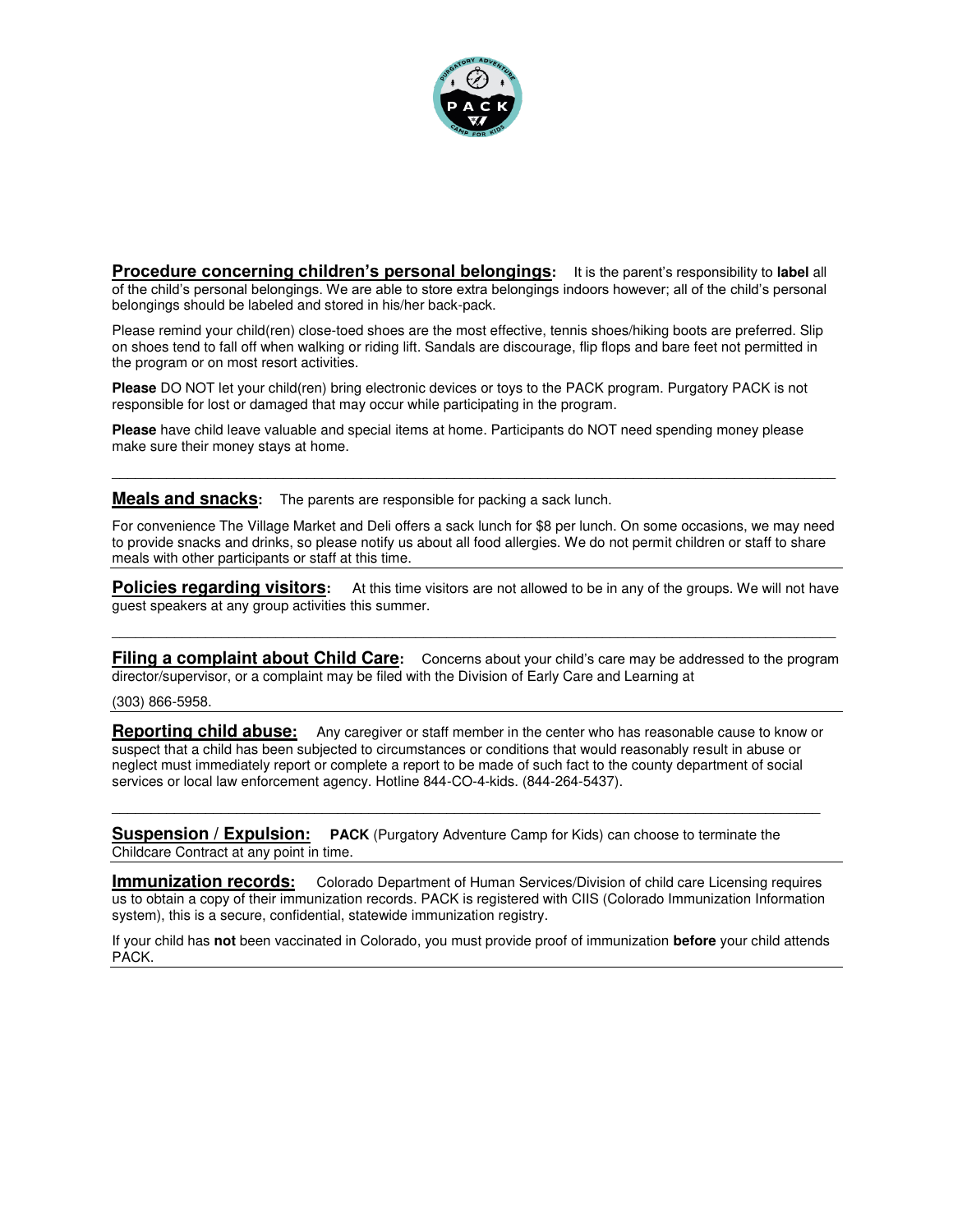

# **How Sick is Too Sick?**

- **1. The child or staff member does not feel well enough to take part in usual activities. For example, a child is overly tired, fussy or will not stop crying.**
- **2.** A child needs more care than teachers and staff can give while still caring for the other children.
- **3.** The symptom or illness is on this list, and staying home is required.
- **4. Remember, the best ways to stop the spread of infection is through good hand washing and staying home when sick.**

| <b>Symptom</b>                   | Child must stay                                                                 |
|----------------------------------|---------------------------------------------------------------------------------|
|                                  | home?                                                                           |
| <b>Diarrhea</b>                  | Yes - if there are other symptoms along with the diarrhea (such as              |
| Frequent, loose, or watery       | vomiting, fever, abdominal pain, jaundice, etc.), the diarrhea cannot be        |
| stools (poop) compared to        | contained in the toilet, there is blood or mucous in the stool, the child is in |
| normal ones that are not         | diapers or the staff member handles food or bottles. Children and staff         |
| caused by food or medicine.      | may return 24 hours after their last episode of diarrhea unless the diarrhea    |
|                                  | is caused by an illness that requires them to stay home longer.                 |
| <b>Fever</b>                     | A child should not be excluded if they have a fever with no other               |
| Fever with behavior change or    | symptoms unless they are 4 months old or younger.                               |
| other illness. Babies who are 4  | Yes - if there is also a rash, sore throat, throwing up,                        |
| months or younger need to see    | diarrhea, behavior changes, stiff neck, or difficulty breathing.                |
| a doctor right away for a fever  |                                                                                 |
| οf                               |                                                                                 |
| 100 $\degree$ F or higher.       |                                                                                 |
| "Flu-Like" Symptoms              | <b>Yes</b> - for at least 24 hours after the fever is gone.                     |
| Fever over 100°F with a cough or | The fever needs to be gone, without using medicine that                         |
| sore throat. Other flu symptoms  | reduces the fever (acetaminophen or ibuprofen).                                 |
| can include tiredness, body      |                                                                                 |
| aches,                           |                                                                                 |
| Throwing up and diarrhea.        |                                                                                 |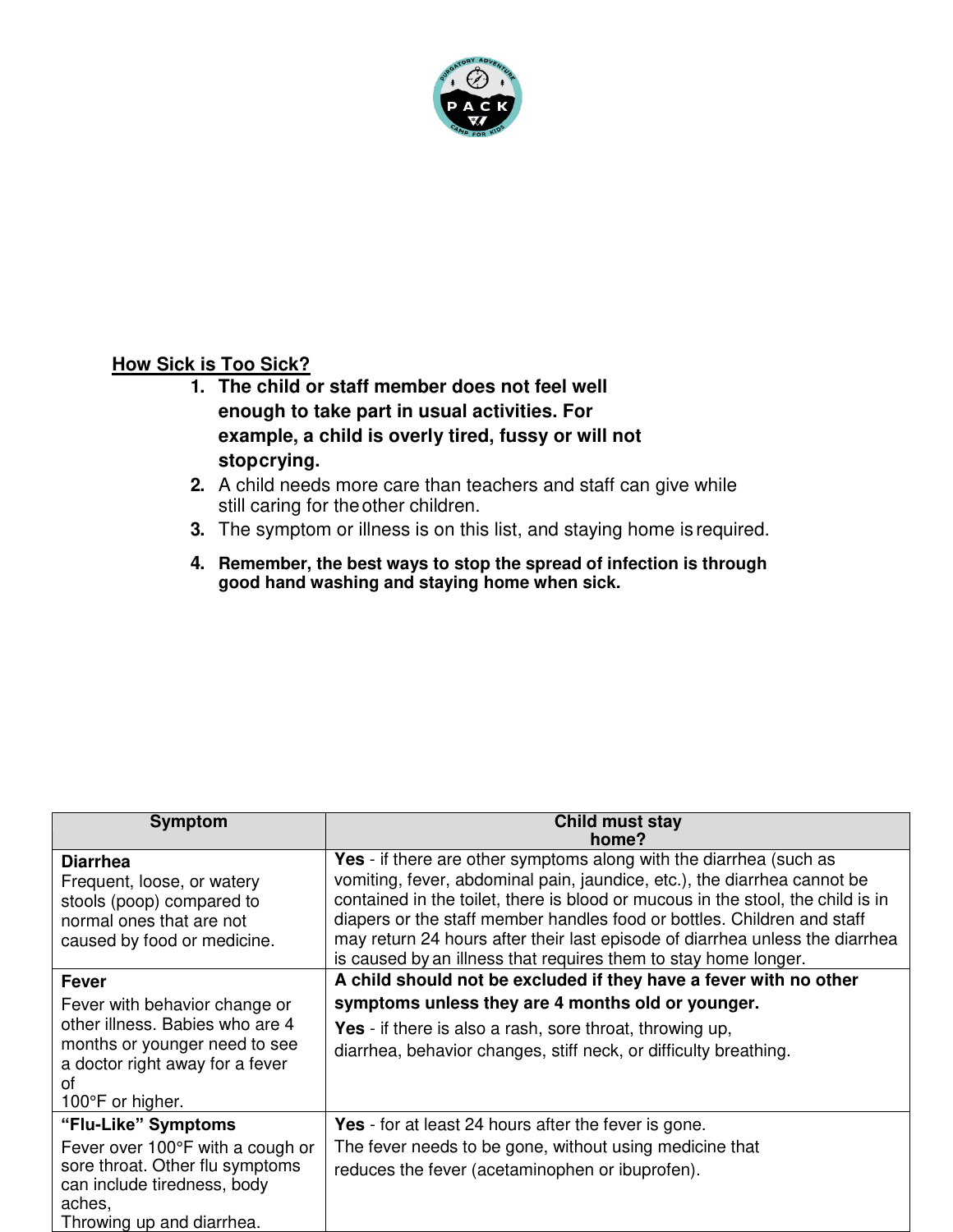

| Coughing                                                                                                                                                                     | <b>Yes</b> - if the coughing is severe, uncontrolled, or the child has wheezing,<br>rapid or trouble breathing. Medical attention is needed for wheezing, rapid<br>or trouble breathing.                                                            |
|------------------------------------------------------------------------------------------------------------------------------------------------------------------------------|-----------------------------------------------------------------------------------------------------------------------------------------------------------------------------------------------------------------------------------------------------|
|                                                                                                                                                                              | Note: Children with asthma may go to school with a written health care<br>plan and the school is allowed to give them medicine and treatment.                                                                                                       |
| <b>Mild Respiratory or Cold</b><br><b>Symptoms</b> Stuffy nose with<br>clear drainage, sneezing, and<br>mild cough.                                                          | $No$ – children and staff may go to school if they able to take<br>part in usual activities. Children and staff should stay home if<br>the symptoms are severe. This includes fever and if a child is<br>not                                        |
|                                                                                                                                                                              | Acting normally and/or has trouble breathing.                                                                                                                                                                                                       |
| <b>Vomiting/Throwing Up</b><br>Throwing up two or more times in<br>The past 24 hours, there are other<br>symptoms in addition to vomiting<br>(such as fever, diarrhea, etc.) | <b>Yes</b> – until 24 hours after throwing up stops or a doctor says it is<br>not contagious. If a child has a recent head injury, watch for<br>other signs of illness and for dehydration. Adults who handle<br>food and bottles must be excluded. |

| <b>Illness</b>                                                                        | <b>Child must stay home?</b>                                                                                                                                                                |
|---------------------------------------------------------------------------------------|---------------------------------------------------------------------------------------------------------------------------------------------------------------------------------------------|
| Chicken Pox                                                                           | Yes - until the blisters have dried and crusted (usually 6 days).                                                                                                                           |
| Conjunctivitis (pink eye)<br>Pink color of eye and<br>thick yellow/green<br>discharge | No – children and adults do not need to stay home unless they<br>have a fever or are not able to participate in usual<br>activities. Call your doctor for advice and possible<br>treatment. |
| Coughing                                                                              | If cough is uncontrolled, severe, or causes difficult breathing.                                                                                                                            |
| Croup (see Coughing)                                                                  | Call your doctor for advice. Note: Children and staff may be able to<br>go to school unless they are not well enough to take part in usual<br>activities.                                   |
| COVID-19                                                                              | If child shows any symptoms of; fever over 100.4 degrees, vomiting,<br>diarrhea, sore throat, muscle aches, running nose, headache,                                                         |